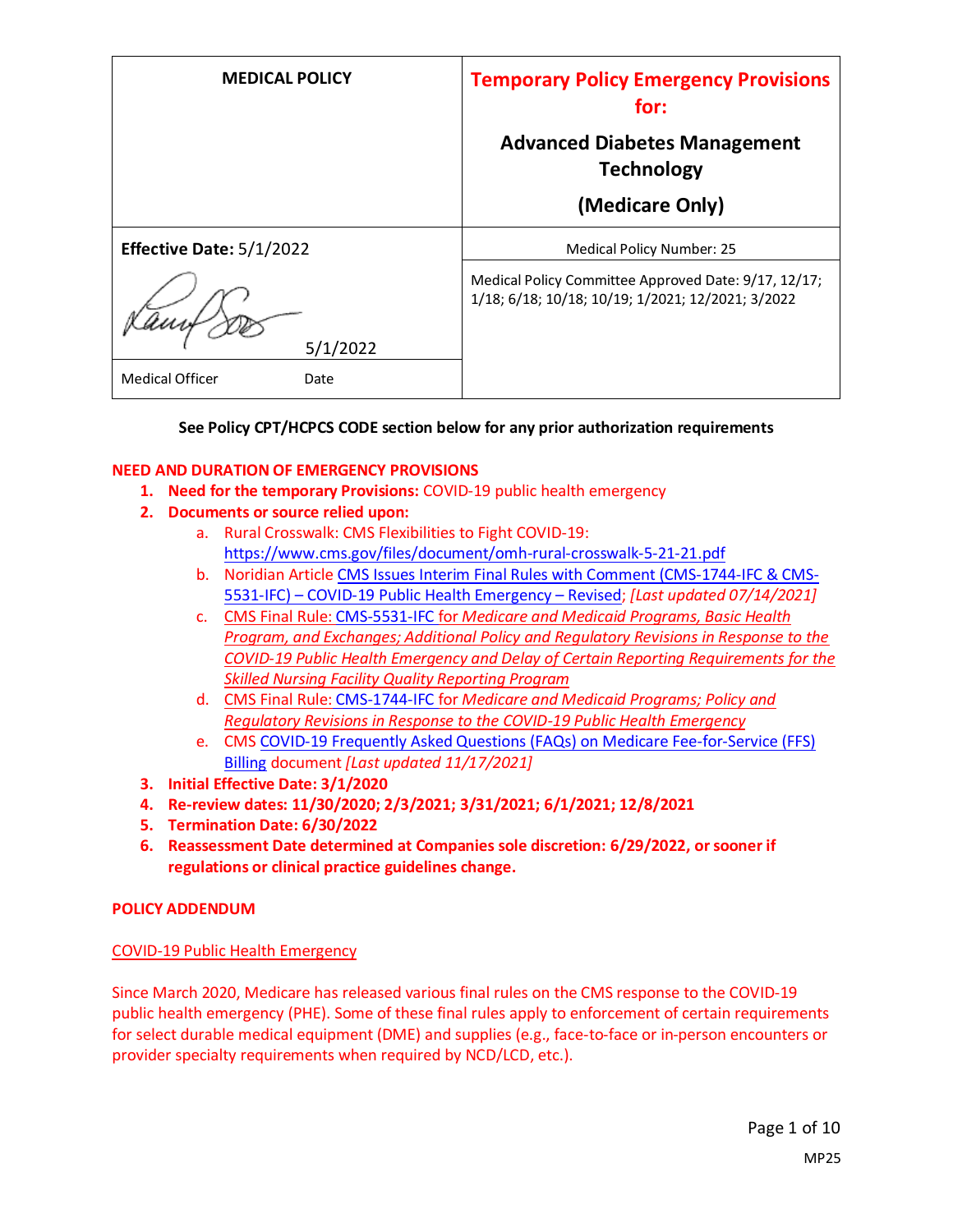**(Medicare Only)**

*"For the duration of this PHE for the COVID-19 PHE, it is in the best interest of patients, health care professionals and suppliers to limit face-to-face encounters and avoid exposure of vulnerable Medicare beneficiaries to COVID-19. Therefore, on an interim basis, we are finalizing that to the extent an NCD or LCD (including policy articles) would otherwise require a face-to-face or in-person encounter for evaluations, assessments, certifications or other implied face-to-face services, those requirements would not apply during the COVID-19 PHE."*<sup>1</sup>

Thus, telehealth (telemedicine) visits would satisfy any face-to-face or in-person requirements when noted in an NCD, LCD, or LCA.

*"Effective for claims with dates of service on or after March 1, 2020 and for the duration of this COVID-19 PHE, clinical indications for coverage found in respiratory, infusion pump, and therapeutic continuous glucose monitor NCDs or LCDs will not be enforced. These NCDs and LCDs include:*

- *Home Oxygen (NCD 240.2)*
- *Infusion Pumps (NCD 280.14)*
- *Continuous Positive Airway Pressure for Obstructive Sleep Apnea (NCD 240.4)*
- *Intrapulmonary Percussive Ventilator (NCD 240.5)*
- *Durable Medical Equipment Reference List (NCD 280.1) Only clinical indications for ventilators are not enforced*
- *Oxygen and Oxygen Equipment (L33797)*
- *Positive Airway Pressure Devices for the Treatment of Obstructive Sleep Apnea (L33718)*
- *Oral Appliances for the Treatment of Obstructive Sleep Apnea (L33611)*
- *Respiratory Assist Devices (L33800)*
- *Mechanical In-exsufflation Devices (L33795)*
- *High Frequency Chest Wall Oscillation (L33785)*
- *Nebulizers (L33370)*
- *Suction Pumps (L33612) – Only clinical indications for respiratory suction pumps (E0600) are not enforced*
- *Glucose Monitors (L33822) – Only clinical indications for Therapeutic Continuous Glucose Monitors (CGM) are not enforced*
- *External Infusion Pumps (L33794)"* 1

Treating practitioners and suppliers must still:

- Provide a standard written order (SWO) for all items.
- Ensure that the items or services are reasonable and necessary;
- Continue documenting the medical necessity for all services and the medical record must be sufficient to support payment for the services billed (i.e., the services were actually provided, were provided at the level billed, and were medically necessary);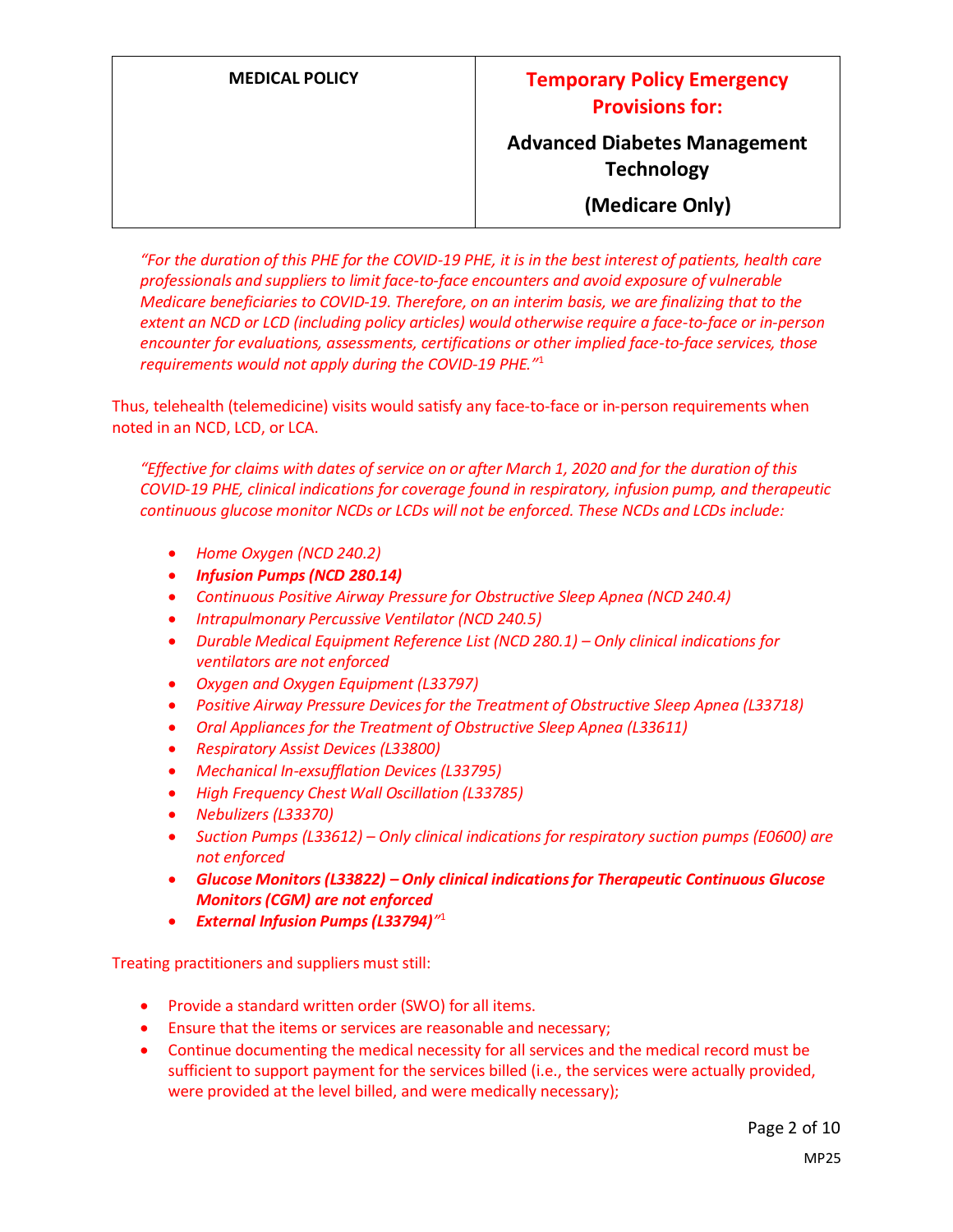| <b>MEDICAL POLICY</b> | <b>Temporary Policy Emergency</b><br><b>Provisions for:</b> |
|-----------------------|-------------------------------------------------------------|
|                       | <b>Advanced Diabetes Management</b><br><b>Technology</b>    |
|                       | (Medicare Only)                                             |

Make documentation available, upon request.<sup>1</sup>

While prior authorization and review will not be required for the items addressed by this medical policy, the [CMS-5531-IFC](https://www.cms.gov/files/document/covid-medicare-and-medicaid-ifc2.pdf) clarifies that the lack of enforcement of certain elements of NCDs and LCDs does **not** mean medical necessity requirements for items and services are waived during this PHE. This final rule serves to *"remind physicians, practitioners and suppliers that most items and services must be reasonable and necessary for the diagnosis or treatment of an illness or injury or to improve the functioning of a malformed body member to be paid under Part A or Part B of Title XVIII. Physicians, practitioners, and suppliers are required to continue documenting the medical necessity for all services. Accordingly, the medical record must be sufficient to support payment for the services billed..."*

### **SCOPE:**

Providence Health Plan, Providence Health Assurance, Providence Plan Partners, and Ayin Health Solutions as applicable (referred to individually as "Company" and collectively as "Companies").

### **APPLIES TO:**

Medicare Only

## **MEDICARE POLICY CRITERIA**

Notes:

• The following advanced diabetes management technologies are **not addressed by this medical policy**, but are **reviewed by Providence Health Plan's Pharmacy Department**. If approved, these devices will be made available at the member's pharmacy at applicable durable medical equipment cost-share.

| <b>Insulin Pump</b>   | <b>Continuous Glucose Monitors</b> |
|-----------------------|------------------------------------|
| Omnipod Dash          | Freestyle Libre                    |
| Omnipod 5 ACE Pump    | Dexcom G5/G6                       |
| V-Go Wearable Insulin |                                    |
| Delivery              |                                    |

The following Centers for Medicare & Medicaid Service (CMS) guidelines should be utilized for medical necessity coverage determinations. Click the link provided in the table below to access applicable medical necessity criteria. All listed guidelines apply.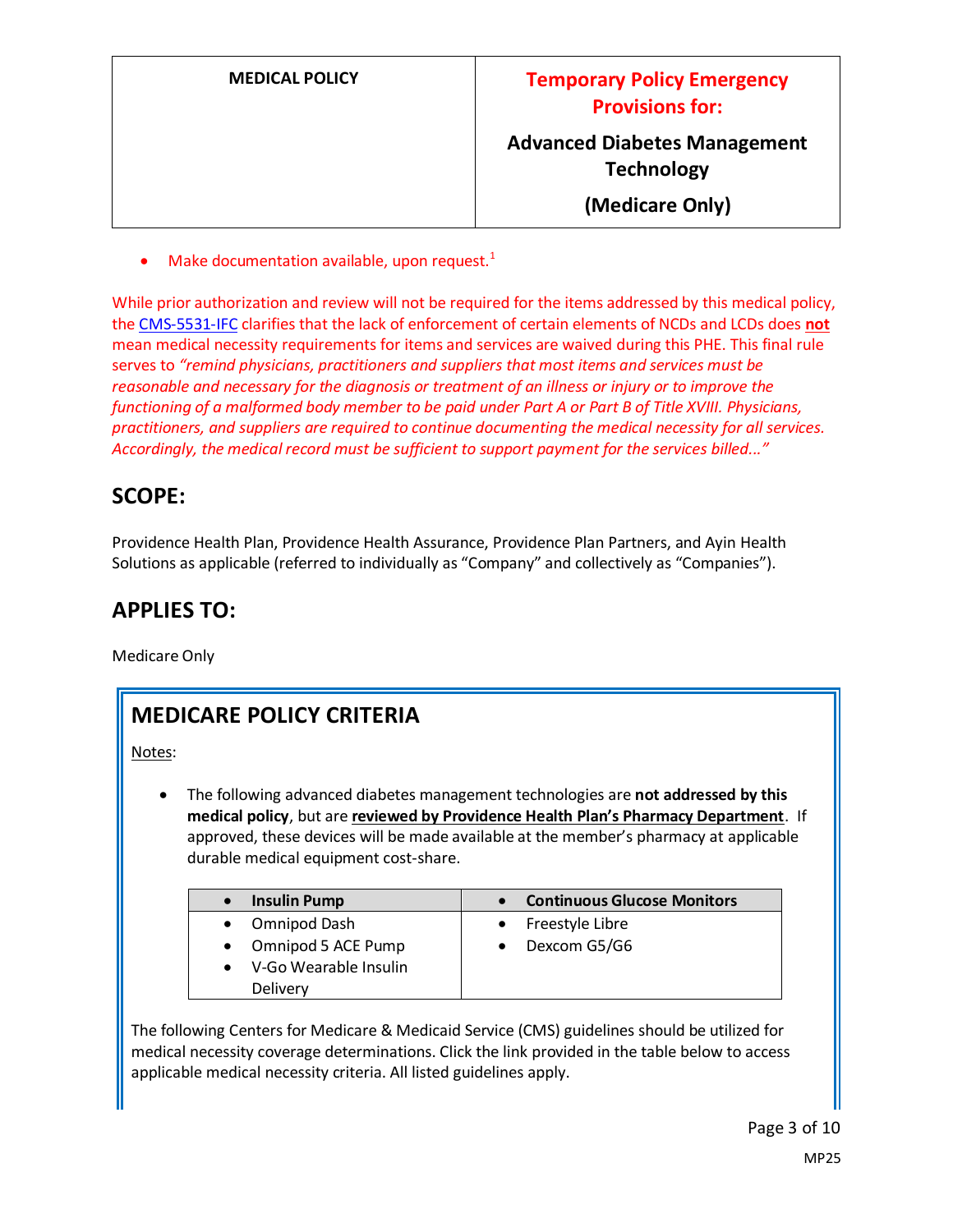### **MEDICAL POLICY Temporary Policy Emergency Provisions for:**

# **Advanced Diabetes Management Technology**

# **(Medicare Only)**

| <b>Service</b>                                                                                                                                                                     | <b>Medicare Guidelines</b>                                                                                                                                                                                                                                                                                                                                                                                                                                                                                                      |
|------------------------------------------------------------------------------------------------------------------------------------------------------------------------------------|---------------------------------------------------------------------------------------------------------------------------------------------------------------------------------------------------------------------------------------------------------------------------------------------------------------------------------------------------------------------------------------------------------------------------------------------------------------------------------------------------------------------------------|
| <b>Continuous Glucose Monitors</b><br>(CGMs) and related supplies;<br>Therapeutic (HCPCS codes K0554<br>and K0553) and Non-Therapeutic<br>(HCPCS codes A9276, A9277, and<br>A9278) | Local Coverage Determination (LCD): Glucose Monitors<br>Devices (L33822)                                                                                                                                                                                                                                                                                                                                                                                                                                                        |
| <b>External Insulin Infusion Pump</b><br>(HCPCS codes E0784)                                                                                                                       | LCD: External Infusion Pumps (L33794) (Note: see criterion<br>IV.                                                                                                                                                                                                                                                                                                                                                                                                                                                               |
| Integrated Insulin Infusion Pumps<br>with CGM Sensing Capabilities<br>(HCPCS codes E0784 + K0554 or<br>$E0784 + E2102$ , depending on<br>systems used)                             | LCD: External Infusion Pumps (L33794)<br>LCD: Glucose Monitors Devices (L33822)<br>Notes:<br>According to LCD L33794, both HCPCS code combinations<br>$\bullet$<br>of K0554/E0784 and E2102/E0784 require the patient to<br>meet both insulin pump and CGM coverage criteria.<br>See "Policy Guidelines" below for more information<br>regarding the Guardian <sup>™</sup> Connect System. This system<br>may be covered or non-covered, depending on how used.<br>See "Billing Guidelines" below for more information on these |
|                                                                                                                                                                                    | integrated devices and how to code them for claim<br>submission.                                                                                                                                                                                                                                                                                                                                                                                                                                                                |
| CGM devices without a standalone<br>receiver (e.g., system relies solely<br>on a software application [app]<br>added to a smart device with no<br>integration with a pump)         | LCD: Glucose Monitors Devices (L33822)                                                                                                                                                                                                                                                                                                                                                                                                                                                                                          |
| Implantable Insulin Infusion Pumps                                                                                                                                                 | National Coverage Determination (NCD) for Infusion Pumps<br>(280.14) (See Criterion C.2.)                                                                                                                                                                                                                                                                                                                                                                                                                                       |
| Implantable Continuous Glucose<br>Monitors (I-CGM; CPT codes<br>0446T, 0447T, or 0448T)                                                                                            | Local Coverage Determination (LCD): Implantable Continuous<br>Glucose Monitors (I-CGM) (L38659)                                                                                                                                                                                                                                                                                                                                                                                                                                 |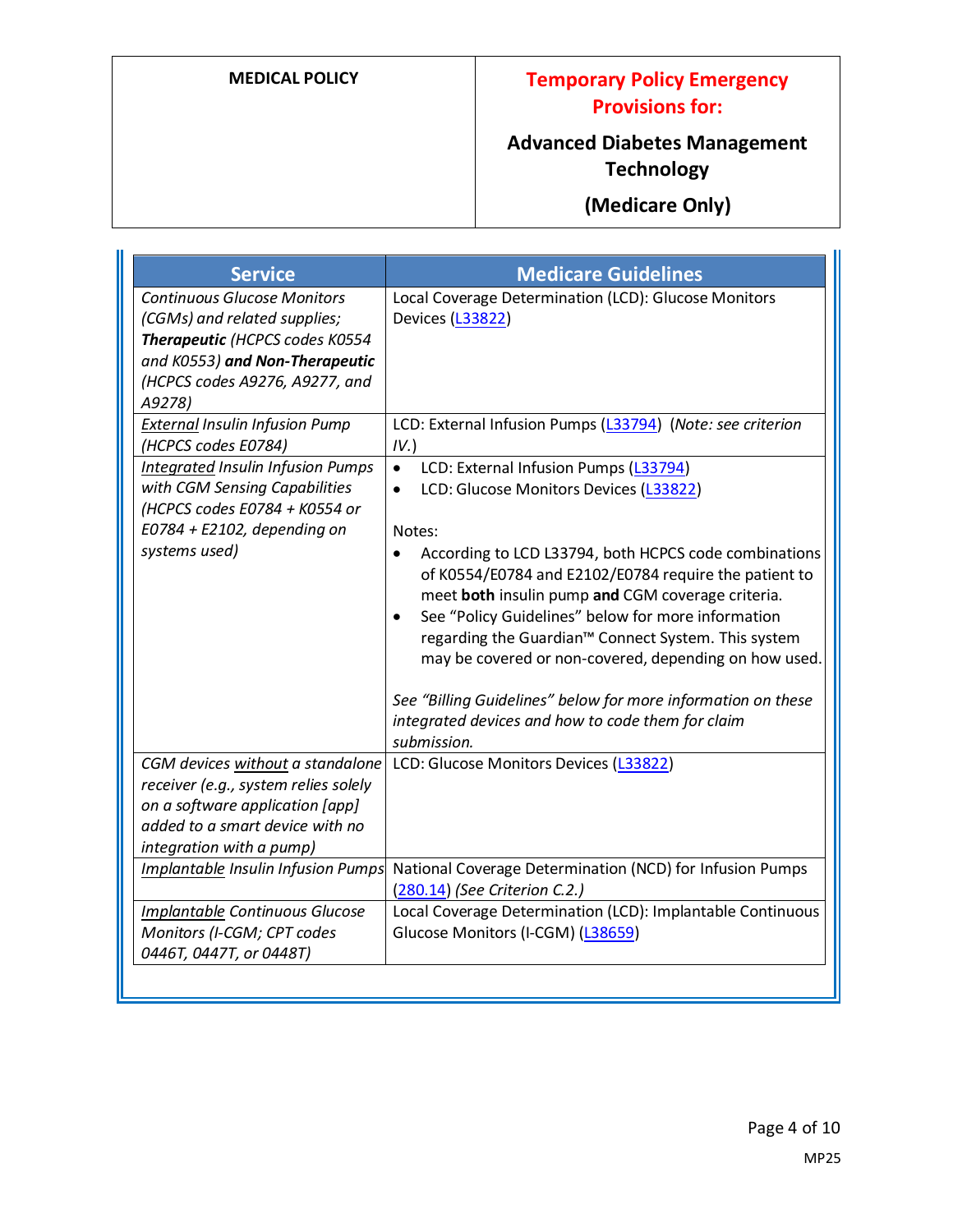**(Medicare Only)**

### **POLICY GUIDELINES**

#### **Background**

Under Medicare, continuous glucose monitors (CGMs) include both therapeutic/non-adjunctive and non-therapeutic/adjunctive CGMs. Therefore, the terms "therapeutic" and "non-adjunctive" may be used interchangeably, as well as the terms "non-therapeutic" and "adjunctive."

"A therapeutic or non-adjunctive CGM can be used to make treatment decisions without the need for a stand-alone BGM to confirm testing results. A non-therapeutic or adjunctive CGM requires the user verify their glucose levels or trends displayed on a CGM with a BGM prior to making treatment decisions." *(LCD L33822)*

Prior to February 28, 2022, Medicare did not provide coverage for "non-therapeutic" (adjunctive) CGM products. "On February 28, 2022, CMS determined that both therapeutic/non-adjunctive and nontherapeutic/adjunctive CGMs may be classified as DME." *(LCD L33822)*

Some types of products may be covered or non-covered, based on how they are used. The Guardian™ Connect System includes disposable glucose sensors and transmitters which work in conjunction with a smart device and software app *OR* with certain MiniMed insulin infusion pumps. This system does not have a dedicated durable receiver to meet the Medicare definition of DME.<sup>2</sup> If used **without** integration with an insulin pump (using only a spart phone or other device), the Guardian Connect System would not meet the Medicare definition of DME. However, if used with a medically necessary insulin pump, when the medical necessity criteria for CGMs are met, this CGM system may be considered medically necessary.

### **BILLING GUIDELINES**

#### General

See associated local coverage articles (LCAs) for related billing and coding guidance, as well as additional coverage and non-coverage scenarios and frequency utilization allowances and limitations:

- LCA: Glucose Monitor Policy Article [\(A52464\)](https://www.cms.gov/medicare-coverage-database/details/article-details.aspx?articleId=52464)
- LCA: Billing and Coding: Implantable Continuous Glucose Monitors (I-CGM) [\(A58138\)](https://www.cms.gov/medicare-coverage-database/details/article-details.aspx?articleId=58138)
- LCA: External Infusion Pumps [\(A52507\)](https://www.cms.gov/medicare-coverage-database/details/article-details.aspx?articleId=52507)

Note that HCPCS codes A9276, A9277, or A9278 are non-covered by Medicare. *(Noridian [Noncovered](https://med.noridianmedicare.com/web/jddme/topics/noncovered-items)  [Items\)](https://med.noridianmedicare.com/web/jddme/topics/noncovered-items)*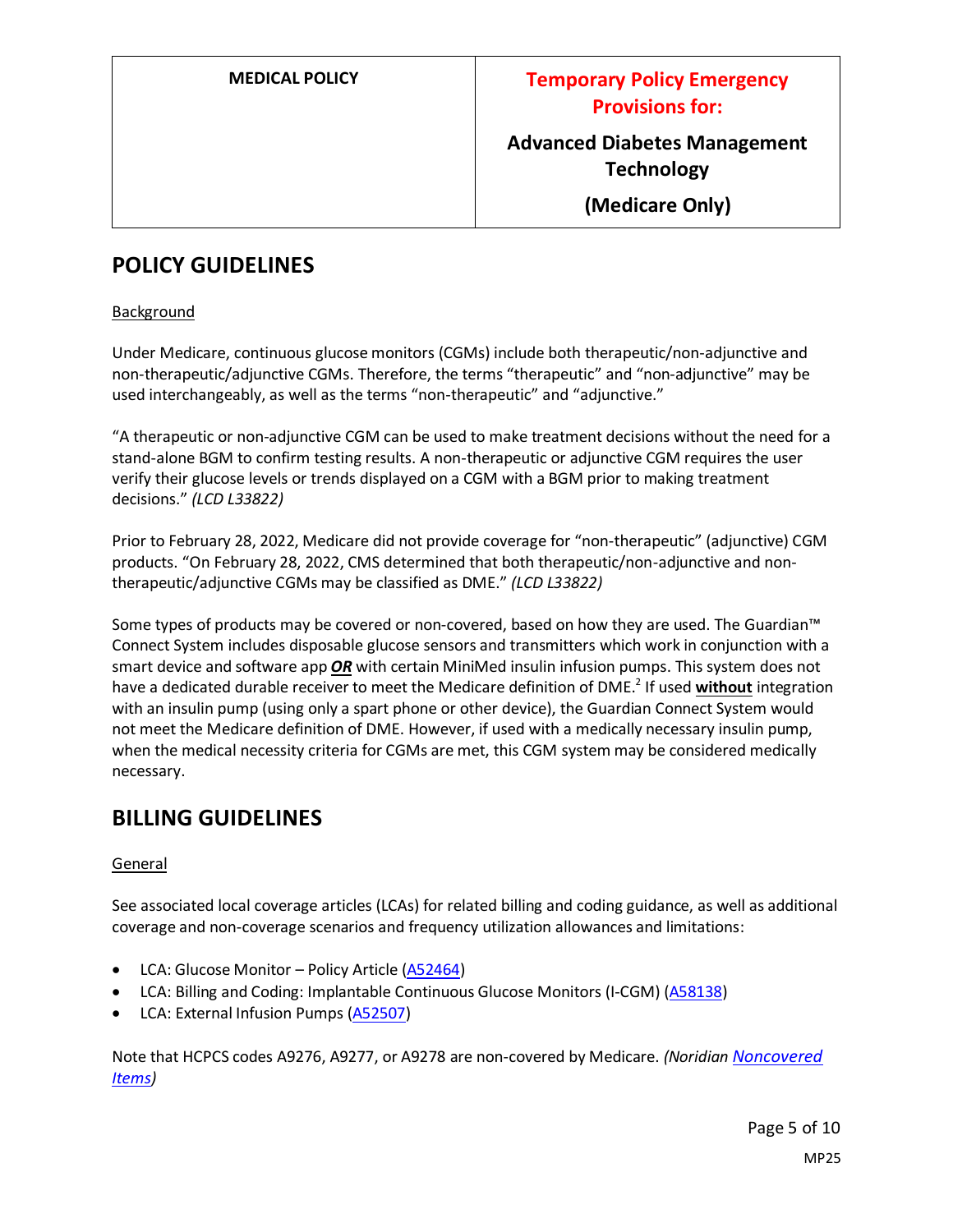**(Medicare Only)**

#### Additional Notes

#### *Integrated Insulin Infusion Pumps with CGM Sensing Capabilities*

In January 2020, two new HCPCS codes E0787 and A4226 were developed to represent insulin infusion pumps with integrated CGM sensing capabilities and their related accessories (e.g., T:SLIM X2 insulin pump which integrates with the Dexcom CGM). However, effective September 15, 2020, following a review of public input, Medicare determined to make these HCPCS codes invalid for Medicare claims submission. Instead of using these codes, Medicare requires suppliers to bill codes E0784 and K0554 with the RR (rental) modifier when these codes are used to describe the product previously coded as E0787.<sup>3</sup>

#### *Adjunctive CGMs*

Adjunctive CGMs are CGM systems which do not replace standard blood glucose monitors for treatment decisions. These are also known as "non-therapeutic" CGM systems. For dates of service effective February 28, 2022, adjunctive CGMs and related supplies and accessories are eligible for coverage under the Part B DME benefit category when the system meets Medicare's durable medical equipment (DME) definition. 4

While there are no devices currently on the United States market which function as stand-alone adjunctive CGM devices, current technology for adjunctive CGM devices operates in conjunction with an insulin pump.<sup>4</sup> (See "Policy Guidelines" above for more information about current technologies.)

- **For February 28, 2022 and March 31, 2022:** Use HCPCS code E1399 and A9999 to report for these systems and related supplies and accessories, respectively.
- **As of April 1, 2022:** Use HCPCS codes E2102 and A4238 for adjunctive CGMs and related supplies and accessories, respectively.<sup>4</sup>

For dates of service on or after April 1, 2022, suppliers must report both E0784 and E2102 to describe the rental of an insulin pump with integrated adjunctive CGM receiver functionality.<sup>4</sup>

Coverage for E2102 (or E1399 for dates of service between February 28, 2022 and March 31, 2022), is only available for the CGM receiver function of a rented insulin infusion pump if the beneficiary does not already own a CGM receiver of any kind (either adjunctive or non-adjunctive) that is less than five years old **and** the beneficiary does not already own an insulin pump of any kind that is less than five years old.<sup>4</sup>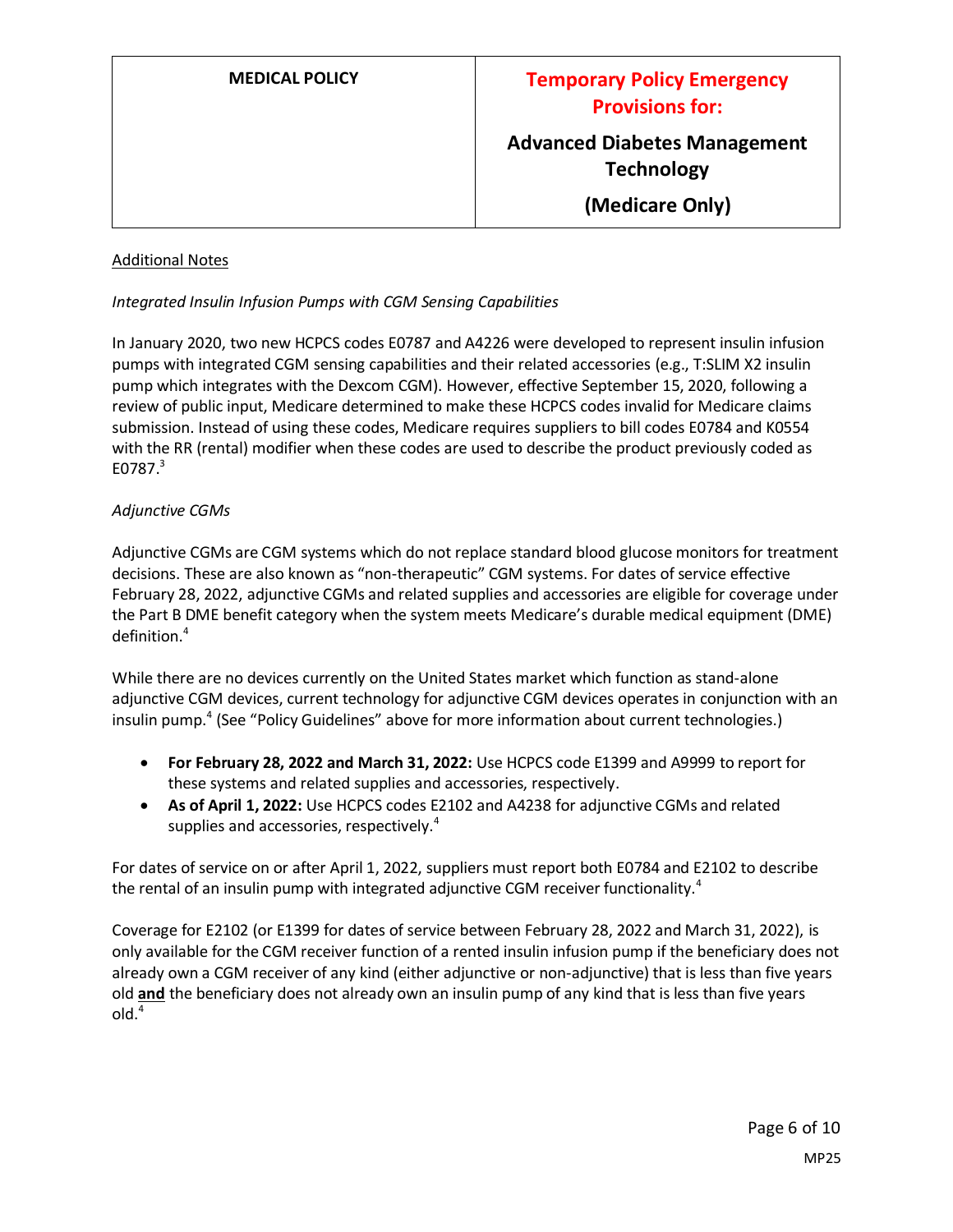**(Medicare Only)**

#### *Frequency Limitations*

Based on HCPCS code descriptions, HCPCS codes A4224 and A4225 will not be reimbursed more than 52 times per calendar year.

This list is not all-inclusive. Additional frequency and utilization limitations for specific devices and products can be found in the associated LCAs noted above.

#### *Disposable Insulin Pumps*

Disposable insulin pumps (HCPCS code A9274) do not meet the definition of "durable medical equipment" and thus, are not covered under the DME benefit. However, they may be covered under the Part D Medicare benefit. Therefore, any requests for disposable insulin pumps in Medicare members must go through Pharmacy review.

#### *Implantable Continuous Glucose Monitors (I-CGMs)*

Implantation and removal with or without replacement of an implantable continuous glucose monitor (I-CGM) which meets the appropriate criteria found in LCD L58138 are reported with the following codes:

- 0446T Creation of subcutaneous pocket with insertion of implantable interstitial glucose sensor, including system activation and patient training
- 0447T Removal of implantable interstitial glucose sensor from subcutaneous pocket via incision
- 0448T Removal of implantable interstitial glucose sensor with creation of subcutaneous pocket at different anatomic site and insertion of new implantable sensor, including system activation

### **CPT/HCPCS CODES**

| <b>Medicare Only</b> |                                                                                      |  |
|----------------------|--------------------------------------------------------------------------------------|--|
|                      | <b>Prior Authorization Required</b>                                                  |  |
| 0446T                | Creation of subcutaneous pocket with insertion of implantable interstitial glucose   |  |
|                      | sensor, including system activation and patient training                             |  |
| 0447T                | Removal of implantable interstitial glucose sensor from subcutaneous pocket via      |  |
|                      | Incision                                                                             |  |
| 0448T                | Removal of implantable interstitial glucose sensor with creation of subcutaneous     |  |
|                      | pocket at different anatomic site and insertion of new implantable sensor, including |  |
|                      | system activation                                                                    |  |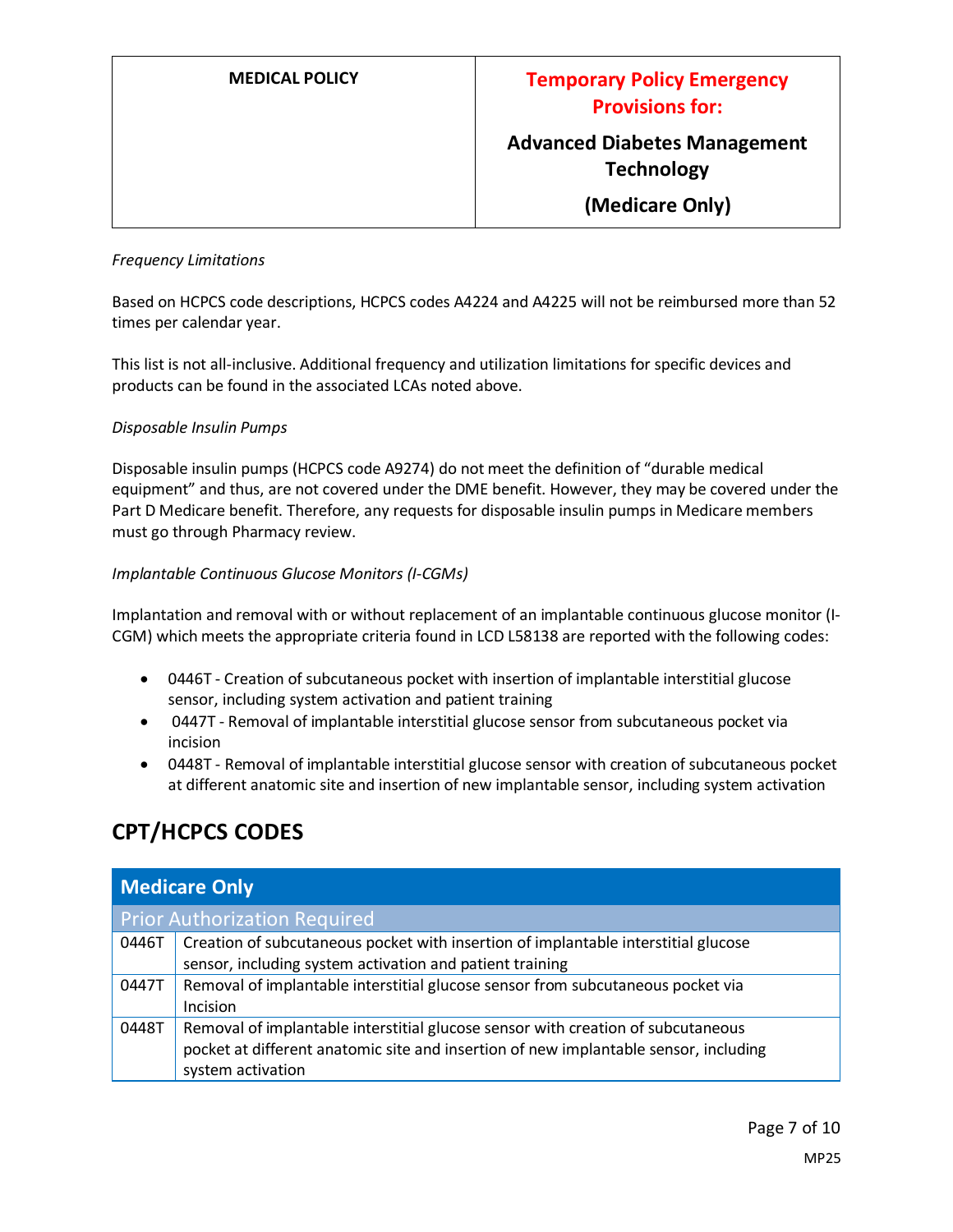## **MEDICAL POLICY Temporary Policy Emergency Provisions for:**

# **Advanced Diabetes Management Technology**

**(Medicare Only)**

| <b>No Prior Authorization Required</b> |                                                                                                                                         |
|----------------------------------------|-----------------------------------------------------------------------------------------------------------------------------------------|
|                                        | The following codes do not require prior approval. However, providers are always expected to                                            |
|                                        | follow Medicare's medical necessity requirements when rendering treatment to beneficiaries.                                             |
| 95249                                  | Ambulatory continuous glucose monitoring of interstitial tissue fluid via a subcutaneous                                                |
|                                        | sensor for a minimum of 72 hours; patient-provided equipment, sensor placement, hook-up,                                                |
|                                        | calibration of monitor, patient training, and printout of recording                                                                     |
| 95250                                  | Ambulatory continuous glucose monitoring of interstitial tissue fluid via a subcutaneous                                                |
|                                        | sensor for a minimum of 72 hours; physician or other qualified health care professional                                                 |
|                                        | (office) provided equipment, sensor placement, hook-up, calibration of monitor, patient                                                 |
|                                        | training, removal of sensor, and printout of recording                                                                                  |
| 95251                                  | Ambulatory continuous glucose monitoring of interstitial tissue fluid via a subcutaneous                                                |
|                                        | sensor for a minimum of 72 hours; analysis, interpretation and report                                                                   |
| A4224                                  | Supplies for maintenance of insulin infusion catheter, per week                                                                         |
| A4225                                  | Supplies for external insulin infusion pump, syringe type cartridge, sterile, each                                                      |
| A4230                                  | Infusion set for external insulin pump, non needle cannula type                                                                         |
| A4231                                  | Infusion set for external insulin pump, needle type                                                                                     |
| A4232                                  | Syringe with needle for external insulin pump, sterile, 3 cc                                                                            |
| A4238                                  | Supply allowance for adjunctive continuous glucose monitor (CGM), includes all supplies and                                             |
| E0784                                  | accessories, 1 month supply = 1 unit of service<br>External ambulatory infusion pump, insulin                                           |
| E2102                                  | Adjunctive continuous glucose monitor or receiver                                                                                       |
| J1817                                  | Insulin for administration through DME (i.e., insulin pump) per 50 units                                                                |
| K0553                                  | Supply allowance for therapeutic continuous glucose monitor (CGM), includes all supplies                                                |
|                                        | and accessories, 1 unit of service $=$ 1 month's supply                                                                                 |
| K0554                                  | Receiver (Monitor), dedicated, for use with therapeutic continuous glucose monitor system                                               |
| K0601                                  | Replacement battery for external infusion pump owned by patient, silver oxide, 1.5 volt,                                                |
|                                        | each                                                                                                                                    |
| K0602                                  | Replacement battery for external infusion pump owned by patient, silver oxide, 3 volt, each                                             |
| K0603                                  | Replacement battery for external infusion pump owned by patient, alkaline, 1.5 volt, each                                               |
| K0604                                  | Replacement battery for external infusion pump owned by patient, lithium, 3.6 volt, each                                                |
| K0605                                  | Replacement battery for external infusion pump owned by patient, lithium, 4.5 volt, each                                                |
|                                        | <b>Not Covered</b>                                                                                                                      |
|                                        |                                                                                                                                         |
| A4226                                  | Supplies for maintenance of insulin infusion pump with dosage rate adjustment using                                                     |
|                                        | therapeutic continuous glucose sensing, per week (Effective September 15, 2020, this code is<br>invalid for Medicare claims submission) |
| A9270                                  | Non-covered item or service                                                                                                             |
| E0787                                  | External ambulatory infusion pump, insulin, dosage rate adjustment using therapeutic                                                    |
|                                        |                                                                                                                                         |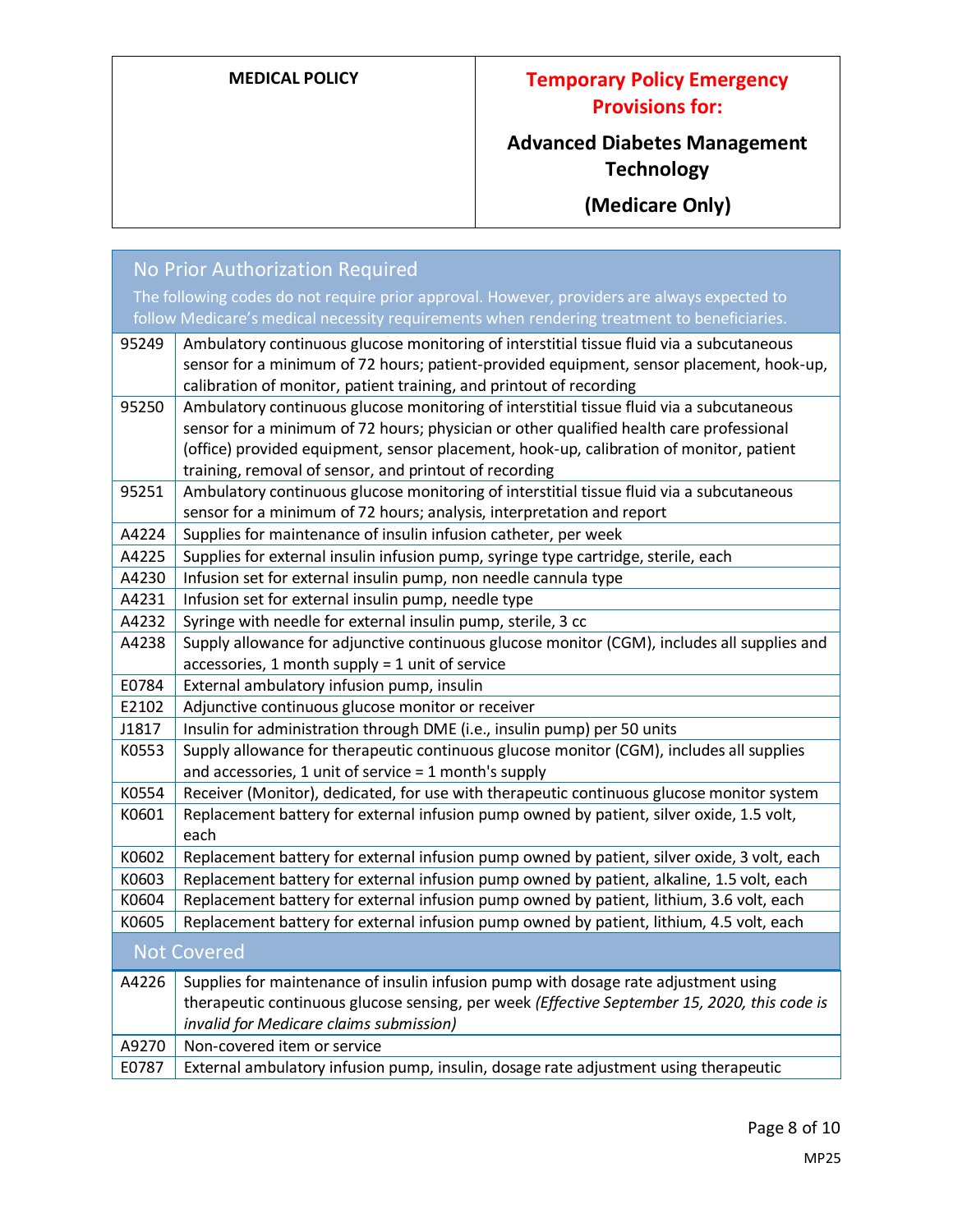### **MEDICAL POLICY Temporary Policy Emergency Provisions for:**

## **Advanced Diabetes Management Technology**

**(Medicare Only)**

continuous glucose sensing *(Effective September 15, 2020, this code is invalid for Medicare claims submission)* Unlisted Codes All unlisted codes will be reviewed for medical necessity, correct coding, and pricing at the claim level. If an unlisted code is billed related to services addressed in this policy then **prior-authorization is required.** A9999 | Miscellaneous DME supply or accessory, not otherwise specified

 $E1399$  Durable medical equipment, miscellaneous

## **INSTRUCTIONS FOR USE**

Company Medical Policies serve as guidance for the administration of plan benefits. Medical policies do not constitute medical advice nor a guarantee of coverage. Company Medical Policies are reviewed annually and are based upon published, peer-reviewed scientific evidence and evidence-based clinical practice guidelines that are available as of the last policy update. The Companies reserve the right to determine the application of Medical Policies and make revisions to Medical Policies at any time. Providers will be given at least 60-days' notice of policy changes that are restrictive in nature.

The scope and availability of all plan benefits are determined in accordance with the applicable coverage agreement. Any conflict or variance between the terms of the coverage agreement and Company Medical Policy will be resolved in favor of the coverage agreement.

### **REGULATORY STATUS**

#### Mental Health Parity Statement

Coverage decisions are made on the basis of individualized determinations of medical necessity and the experimental or investigational character of the treatment in the individual case. In cases where medical necessity is not established by policy for specific treatment modalities, evidence not previously considered regarding the efficacy of the modality that is presented shall be given consideration to determine if the policy represents current standards of care.

## **MEDICAL POLICY CROSS REFERENCES**

- Advanced Diabetes Management Technology (All Lines of Business Except Medicare), MP27
- Diabetes: Blood Glucose Monitor and Supplies (All Lines of Business Except Medicare), MP239
- Diabetes: Blood Glucose Monitor and Supplies (Medicare Only), MP276
- Pharmacy Policy: Continuous Glucose Monitors for Personal Use (Non-professional): FreeStyle Libre

Page 9 of 10